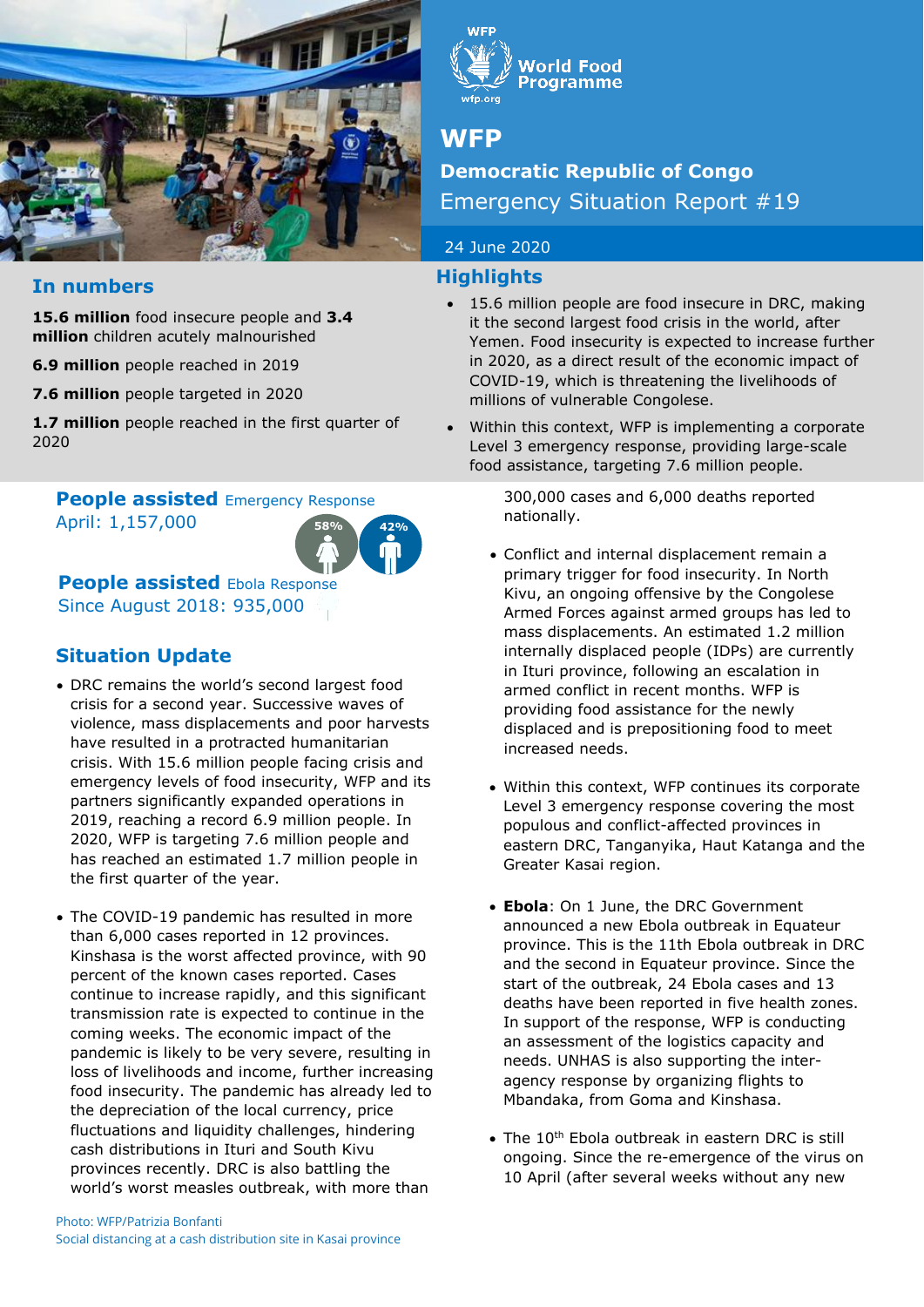cases), seven cases have been reported in Beni, North Kivu province. No confirmed cases have been reported since 27 April and the Government is due to announce the end of the outbreak on 25 June. Since the beginning of the epidemic in August 2018, 3,463 cases have been reported, including 2,230 deaths. This makes it the worst outbreak in DRC's history and the second largest and deadliest outbreak globally.

## **WFP Response**

- In 2020, WFP has scaled up its activities, aiming to reach 7.6 million people by the end of the year. WFP is on track to reaching this target and has reached 1.7 million people in the first quarter of 2020.
- In light of the COVID-19 pandemic, WFP is providing food assistance in compliance with COVID-19 preventive measures, including physical distancing, mandatory handwashing and temperature checks. The Food Security Cluster is targeting an additional one million people this year, and WFP is assessing the number of people it will assist from this additional caseload. WFP is also providing logistics and supply chain services to the Government and humanitarian partners, to facilitate their COVID-19 response. Additionally, WFP in collaboration with UNICEF and FAO, is exploring the possibility of implementing a social safety net programme in Kinshasa.
- Since May, WFP has been providing lifesaving food assistance in Uvira, after flooding destroyed infrastructure including houses and bridges, affecting over 77,000 people. As immediate relief, WFP distributed high energy biscuits to 1,000 of the most vulnerable flood-affected households. This was followed by cash assistance targeting almost 5,300 households. So far, almost 3,500 households have received cash assistance, however, distributions are currently suspended due to liquidity challenges faced by financial service providers, following COVID-19 restrictions.

#### **WFP's strategic shift towards resilience**

- Resilience building activities have been scaled up in 2020, targeting 600,000 people. Programme implementation has, however, been delayed due to the COVID-19 pandemic.
- Preparatory activities are ongoing for WFP, FAO and UNICEF's joint resilience building programme in North and South Kivu provinces. This programme targets 180,000 people from 2020 to 2023. The agencies are conducting Community Based Participatory Planning workshops in both provinces to inform the

development of integrated and flexible operational plans for programme implementation.

• In North and South Ubangi provinces, WFP, FAO and UNHCR are expanding their livelihood and agricultural support activities to reach more host communities and refugees living outside of refugee camps. WFP and FAO are broadcasting key messages promoting social cohesion, peaceful coexistence and COVID-19 preventive measures, using community radios. To promote gender equality and functional literacy, 20 literacy centres were also established for literacy classes for women and girls in targeted communities.

# **Food, Cash and Nutrition Assistance**

#### **Food assistance:**

- In the first quarter of 2020, WFP provided 13,000 metric tons (mt) of lifesaving in-kind food assistance to 890,200 people affected by conflict and non-conflict related shocks, through general food distributions.
- **Ebola**: Since the beginning of the 10<sup>th</sup> Ebola outbreak in Eastern DRC in August 2018, WFP has provided over 13,700 mt of food and nutrition assistance to 935,000 Ebola-affected people. Some 80 percent of those assisted are Ebola contacts, 19 percent are patients discharged after testing negative for the virus, and one percent are survivors. WFP is planning to change its assistance modality from in-kind food to mobile money transfers for Ebola survivors.

#### **Cash-based assistance:**

- WFP provided unconditional cash assistance valued at USD 8.4 million to 417,000 people in the first quarter of 2020. WFP is preparing to pilot mobile money transfers in South Kivu and Tanganyika provinces. Distributions are scheduled to begin at the end of June.
- WFP has strengthened its nutrition sensitive activities by integrating a minimum response package for infant and young child feeding (IYCF) into cash distributions in Tanganyika, Ituri, Kasai, Kasai central and North Kivu provinces. The activity package includes: simple and rapid assessment of IYCF practices among pregnant and nursing women and girls (PLWG); screening for malnutrition; cooking demonstrations; and counselling for PLWG facing challenges in applying recommended IYCF practices. Since February 2020: (i) 2,500 PLWG have received IYCF counselling; (ii) 2,000 PLWG have been sensitized on IYCF and COVID-19;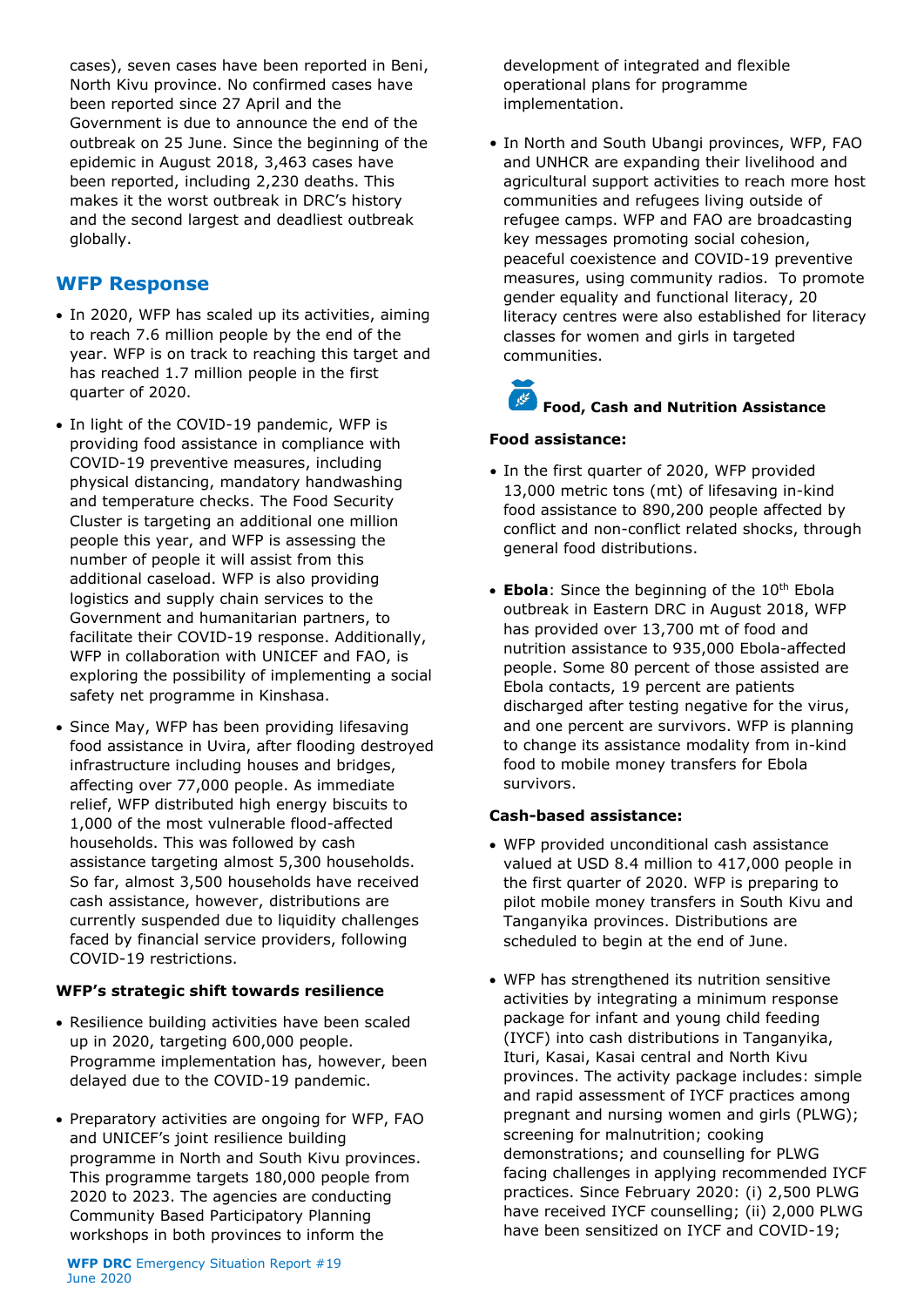and (iii) more than 30,000 household members have received IYCF messages.

#### **Nutrition assistance:**

- In the first quarter of 2020, WFP provided specialized nutritious food to 120,700 children and PLWG for the treatment of moderate acute malnutrition and 154,500 children and PLWG for the prevention of acute malnutrition. Limited stocks of super cereal are hindering distributions in several provinces. Access constraints in Tanganyika and South Kivu provinces have also hampered food deliveries to several health centres.
- WFP is completing Cost of Diet surveys for the provinces of Kongo Central, Ituri and Lualaba. These surveys will provide information on the minimum cost of food that meets the nutrient needs of a typical household using locally available foods. Data analysis for the three provinces is ongoing. Results will be used to help inform the Fill the Nutrient Gap (FNG) study for DRC. This FNG study will contribute to the government's new national nutrition strategy for 2021-2025.
- **School feeding**: WFP continues to implement school feeding in Kasai Oriental, Tanganyika and North Kivu provinces to promote school health and nutrition, human capital development and the DRC Government's zero hunger and education strategies. WFP provided school meals to 143,180 people in 227 schools in the first quarter of 2020. Following the onset of the COVID-19 outbreak and the subsequent closure of schools, WFP has adjusted the programme and is providing take home rations in all three provinces, reaching 65,300 people in May.

# **Supply Chain**

- WFP is providing COVID-19 downstream services supporting the humanitarian community. This includes the storage of medical supplies and personal protective equipment. WFP has expanded its storage capacity in Kinshasa, through an additional warehouse for the storage of food and non-food items. Storage facilities will be expanded in other provinces based on increased needs and subject to funding availability.
- Border restrictions due to COVID-19 are slowing down food deliveries into DRC. Trucks carrying food to North and South Kivu are delayed at the border between Tanzania and Rwanda following COVID-19 restrictive measures taken by the Rwandan authorities. Customs clearance processes have also slowed down due to a

reduced number of staff because of COVID-19 restrictions. WFP is monitoring the situation and following-up with authorities to prevent the subsequent disruption of its activities.

# **Clusters and Common Services**

# **Food Security Cluster**

- WFP in partnership with government stakeholders is conducting Emergency Food Security Assessments (EFSAs) in the following provinces: Kasai; Kasai Central; Kasai Oriental; Tanganyika; South Kivu; North Kivu; Ituri; and North and South Ubangi. Data collection is ongoing and should be completed by the end of June. EFSA results are expected in mid-July. These results will feed into the Integrated Food Security Phase Classification (IPC) analysis for 2020. Preparations for the IPC are already underway, with food security actors gathering data, including market and need assessments, to form the foundation of the IPC analysis. The analysis at provincial level is expected to begin by the end of July.
- Due to the COVID-19 pandemic, the Food Security Cluster has increased its Humanitarian Response Plan target for 2020 from 8.1 million to 9.1 million people. This includes people facing crisis and emergency food insecurity (IPC 3 and 4) and almost half a million people in Kinshasa, with increased vulnerability due to the COVID-19 pandemic. Additional details regarding the Cluster operations in DRC are available [here.](https://fscluster.org/democratic-republic-congo)

# **Logistics Cluster**

• In response to the COVID-19 pandemic in DRC, the Logistics Cluster is working closely with Cluster partners to ensure timely dissemination of information and coordination. The Cluster produced a [map](https://eur03.safelinks.protection.outlook.com/?url=https%3A%2F%2Flogcluster.org%2Fsites%2Fdefault%2Ffiles%2Fmaps%2Fcod_op_mainentrypoint2country_fr_a3l_20200519.pdf&data=02%7C01%7Ctafadzwa.chiposi%40wfp.org%7C5700229abc8345833c6808d80863866f%7C462ad9aed7d94206b87471b1e079776f%7C0%7C0%7C637268570836894282&sdata=Z2ryAcONAP3iLoTb%2B4OxATw0aDXs5GCk2mglZym7xNA%3D&reserved=0) on DRC cargo entry points and a [map](https://eur03.safelinks.protection.outlook.com/?url=https%3A%2F%2Flogcluster.org%2Fsites%2Fdefault%2Ffiles%2Fmaps%2Fcod_echo_routes_covid-19_a3p_20200510.pdf&data=02%7C01%7Ctafadzwa.chiposi%40wfp.org%7C5700229abc8345833c6808d80863866f%7C462ad9aed7d94206b87471b1e079776f%7C0%7C0%7C637268570836904278&sdata=bnRxRo4maTWiKBmWl%2FGoQBL9sNrDVuPlbeIw154gZSs%3D&reserved=0) of ECHO flight routes in eastern DRC. These maps take into consideration adjustments made due to the COVID-19 pandemic. Several maps on access constraints produced by the Logistics Cluster are also available [here.](https://logcluster.org/ops/drc)

# **UN Humanitarian Air Service (UNHAS)**

- From 26 June, WFP's Global Passenger Air Service will be conducting humanitarian flights to Goma and Kinshasa from regional hubs in Accra and Addis Ababa. All passengers must obtain authorisation to enter and leave the country from DRC's immigration authorities. Testing for COVID-19 is compulsory, in addition to compliance with all health protocols.
- Restrictions for UNHAS passengers (i) travelling from outside the country into DRC; and (ii) travelling from Kinshasa to other provinces, are